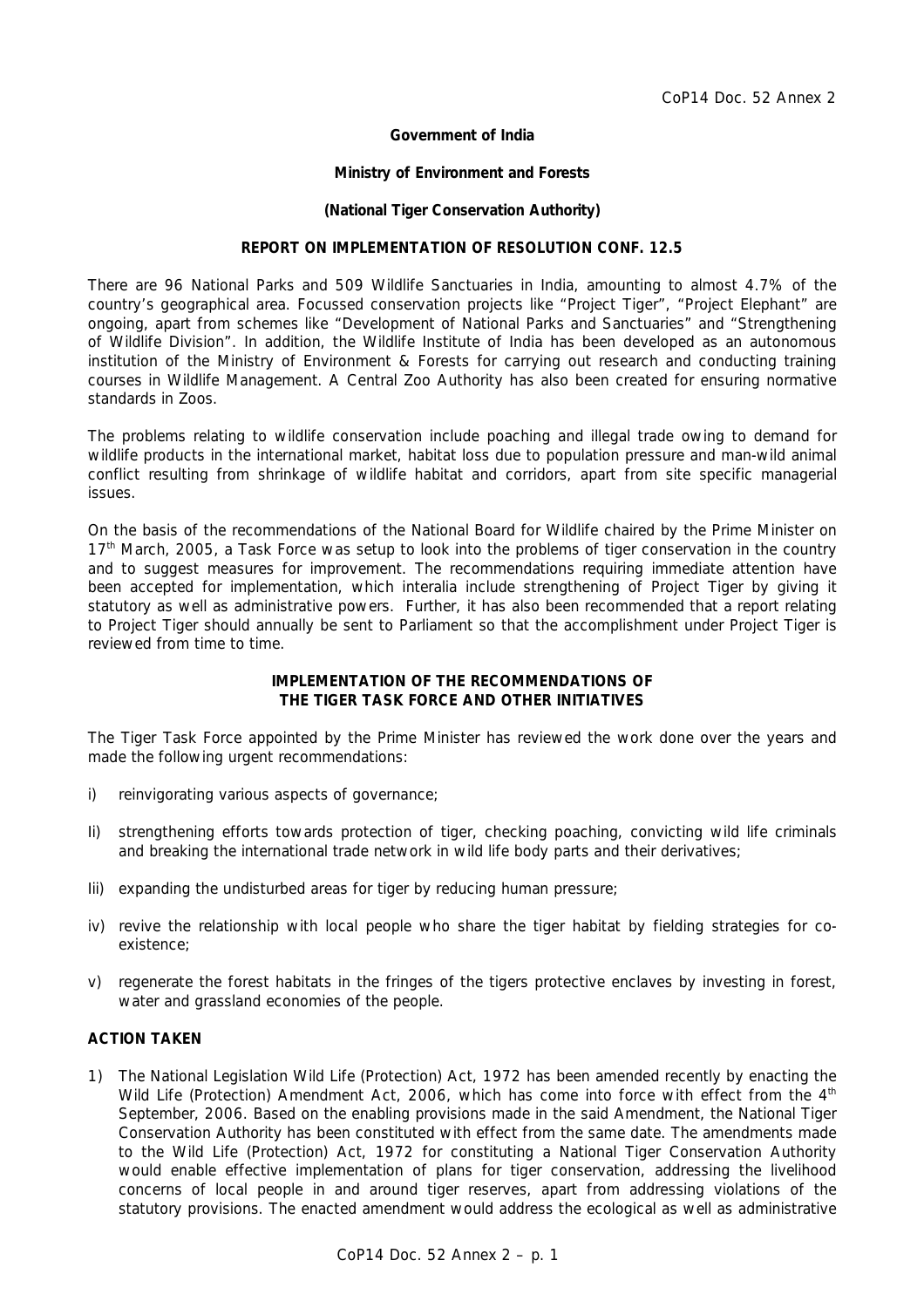concerns for conserving tigers, by providing a statutory basis for protection of tiger reserves and providing strengthened institutional mechanisms for the protection of ecologically sensitive areas and endangered species. The functions of the National Tiger Conservation Authority would provide complementary forestry operations in tiger habitats of forest divisions adjoining tiger reserves. It would also foster cross-sectoral approach for addressing the issue of livelihood of people in such areas while mainstreaming conservation. The Authority would ensure enforcing of guidelines for tiger conservation and monitoring compliance of the same, apart from placement of motivated and trained officers having good track record as Field Directors of tiger reserves. It would also facilitate capacity building of officers and staff posted in tiger reserves, apart from a time bound staff development plan. There are no statutory provisions available at present to address the above concerns. (The amended Act has been posted in the official website of Project Tiger: www.projecttiger.nic.in).

- 2) The **above** amendment also provide for constituting the Tiger and Other Endangered Species Crime Control Bureau (Wildlife Crime Control Bureau), and the process is underway in this regard. As per the amendment, the punishment for offences relating to core areas of tiger reserves has been made more stringent:
- a) Any person, who commits an offence in relation to the core area of a tiger reserve or where the offence relate to hunting in the tiger reserve or altering the boundaries of the tiger reserve, such offence shall be punishable on first conviction with imprisonment for a term which shall not be less than three years but may extend to seven years, and also with fine which shall not be less than fifty thousand rupees but may extend to two lakh rupees; and in the event of a second or subsequent conviction with imprisonment for a term of not less than seven years and also with fine which shall not be less than five lakh rupees but may extend to fifty lakh rupees.
- b) Whoever abets any offence punishable as above shall, if the act abetted is committed in consequence of the abetment, be punishable with the punishment provided for that offence.
- 3) The All India estimation of tigers and other wild animals, including habitat status evaluation, is ongoing as per the revised, enhanced methodology endorsed by the Tiger Task Force from November, 2005. Regional workshops for training the State level spear-head teams have been organized and primary data collection has been completed in 17 tiger States of the country. The Phase–II of the process has commenced, and the final estimation figures would be available by June, 2007. It is emphasized that the results from new and old methodologies cannot be compared.
- 4) The independent evaluation of tiger reserves carried out by a panel of experts has been peer reviewed by the International Union for Conservation of Nature and Natural Resources (IUCN). The report / review have been placed in the Parliament and put in the public domain (official website of Project Tiger: www.projecttiger.nic.in).
- 5) The Wildlife Institute of India has been directed to assess the core areas of tiger reserves where village relocation has to be undertaken, in addition to other protected areas of the country within a timeframe of five years. Simultaneously, action has been taken for developing a model involuntary village relocation/rehabilitation package through a professional agency.
- 6) Provision already exists for providing eco-development inputs in the buffer areas of tiger reserves to foster coexistence with local people. The States having Tiger Reserves have been asked to prepare a plan for coexistence with local people by delineating a buffer zone, with cross-sectoral ecodevelopment inputs in such areas. The Ministry is also preparing an eco-tourism strategy so that benefits of tourism can be shared with local people.
- 7) A comparative assessment of forest cover status in the core areas of tiger reserves from 1998 to 2003, including the outer peripheral area upto a radius of 10 km from the periphery of the tiger reserves was carried out. The following are the salient findings of this study:
- No change in forest cover of 12 reserves
- 5 reserves recorded marginal increase (Bandhavgarh, Corbett, Nagarjunasagar, Namdapha, Valmiki)
- 11 reserves have shown a decrease